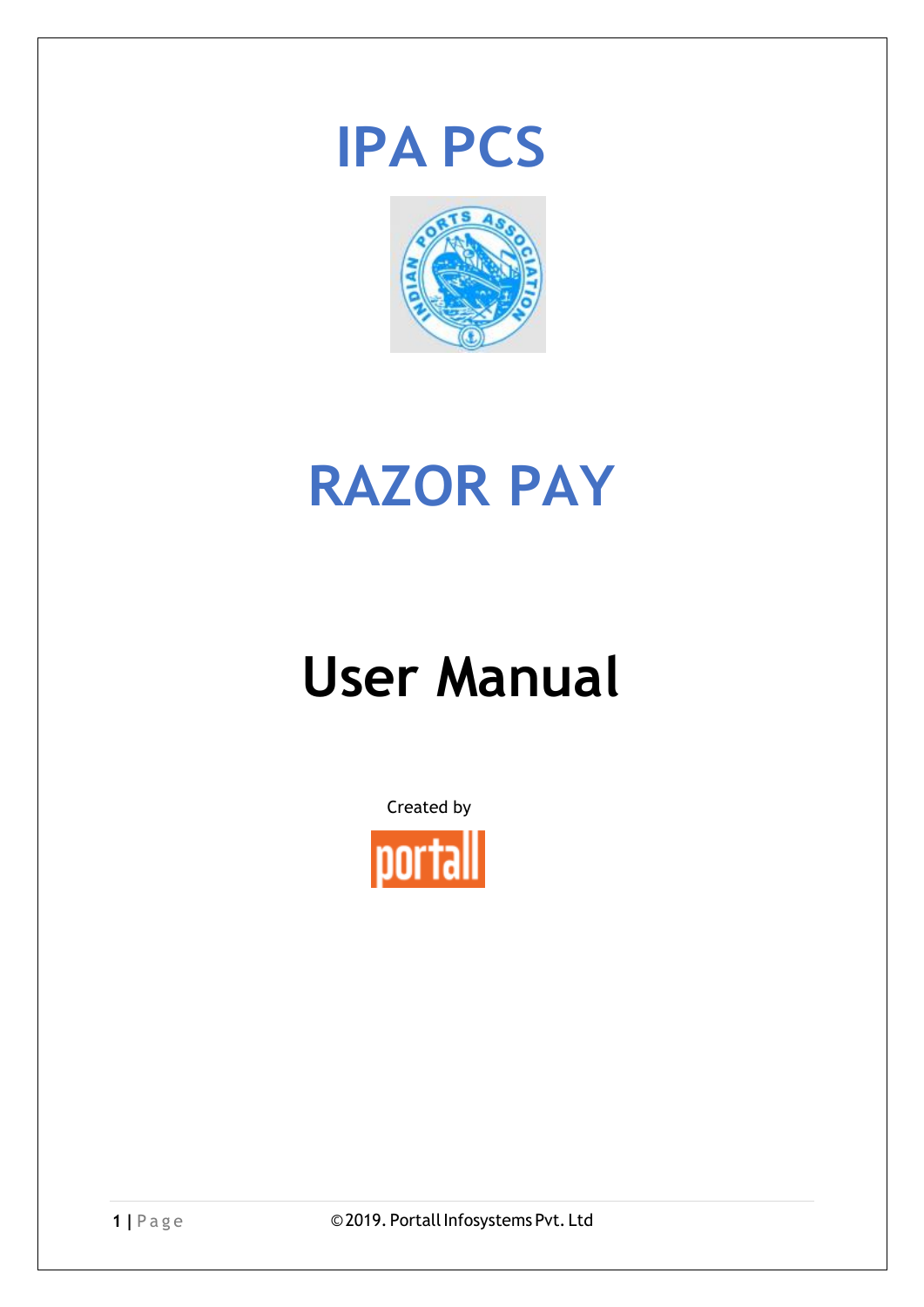#### **DISCLAIMER**

The material in this manual is for informational purposes only. The products it describes are subject to change without prior notice.

PORTALL INFOSYSTEMS PVT. LTD makes no representations or warranties with respect to this manual or with respect to the products described herein.

PORTALL INFOSYSTEMS PVT. LTD shall not be liable for any damages, losses, costs or expenses, direct, indirect or incidental, consequential or special, arising out of, or related to the use of this material or the products described herein.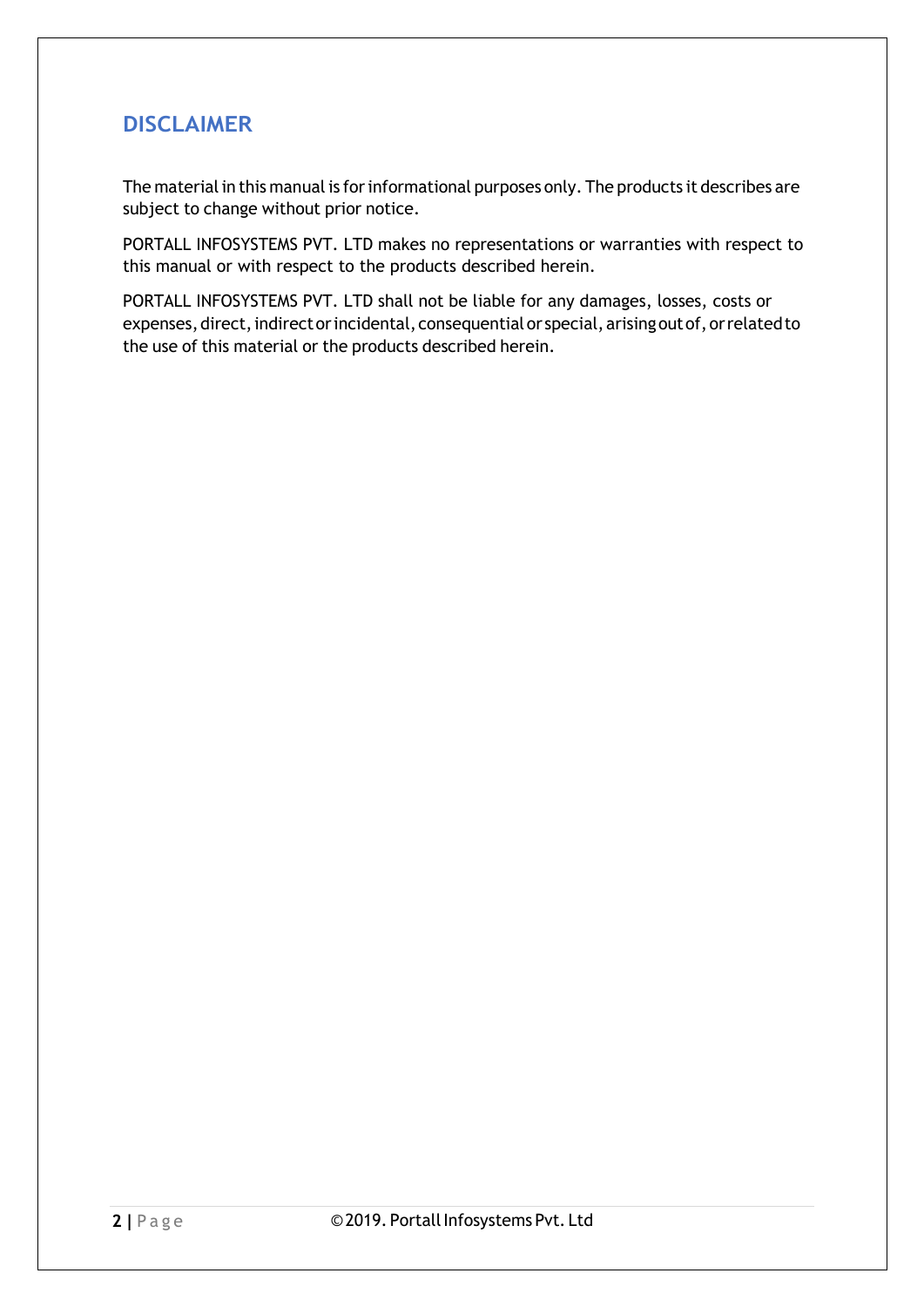## **IPA PCS**

IPA is an organisation that was conceived and constituted by the Major Ports of India under the Societies Registration act in 1966 with the prime objective of developing and increasing efficiency and productivity in ports and its working environment.

The functioning body of IPA comprises of the Chairman of all Major Ports, which are the local authorities formed by a statute and function under the regulatory control of Ministry of Shipping, Road Transport & Highways, Govt of India.

Port Community System (PCS) is a single window web application, which allows the port community and stakeholders to access the centralized repository to view transactions. The users of this system also can track and trace the cargo or container details. Through this application, they can also avail the real time vessel, finance, transport, cargo, and container status.

### **Portall**

PORTALL is creating a broader digitised ecosystem, enabling transparency of cargo flow to benefit all stakeholders. PORTALL will include warehouse operators, truckers, 3PL companies, & ecommerce logistics companies who will be able to simply latch on to the platform to provide services to end users.

The PORTALL platform is designed to ensure that the stakeholders like lines, freight forwarders, logistics companies and end users, can create and design process flow and user experiences that are unique, to ensure differentiation advantages for them.

## **Razorpay Introduction**

IPA PCS 1x has a payment option for the Payer to pay the Port related charges such as Assessment of charges Vessel/Stevedore, Cargo/Container and Top up PD account through PCS 1x by using RazorPay which is a Payment Gateway Aggregator with NEFT/ RTGS solution.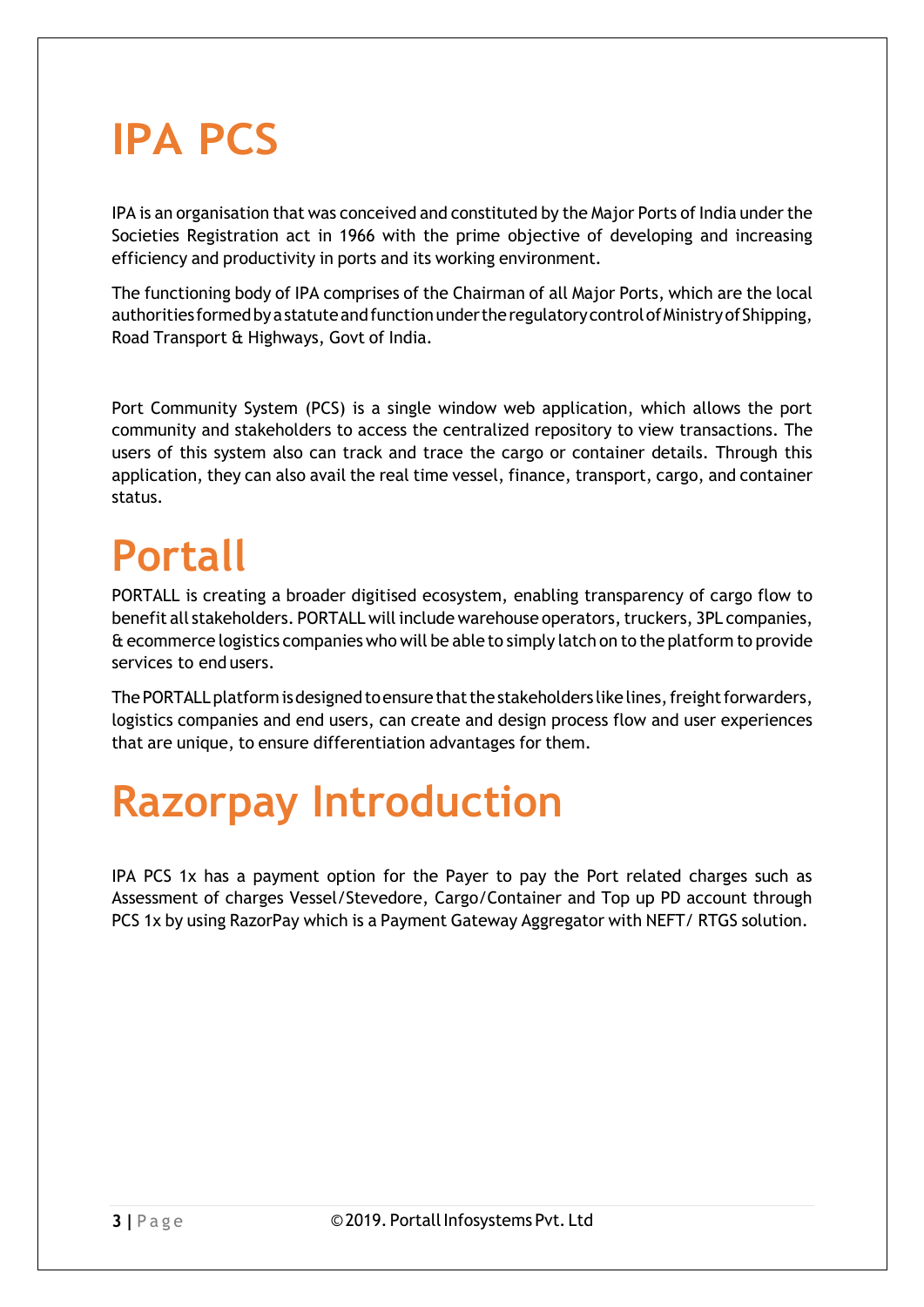### **Getting Started Login**

To access the Port Community System, enter the below mentioned URL in the browser: [https://indianpcs.gov.in/IPA\\_PCS/](https://indianpcs.gov.in/IPA_PCS/)

Login by entering a valid username, password and mention the correct Captcha. Upon successful login, the Indian Port Community System's homepage is displayed.

#### **Top Up PD Account**

Navigate to **Others** section.

In the Payment menu on the left, click **Top Up PD** and **Top Up PD Account** details is displayed. Mention the mandatory details (Service Category, PD Account No. Gross Amount, TDS Amount) and click **Continue**.

| Indian Port Community System<br>Others > Payment > Payment > Top UP PD   |                                      |                                                               | <b>O</b>                   |                          |
|--------------------------------------------------------------------------|--------------------------------------|---------------------------------------------------------------|----------------------------|--------------------------|
| <b>Trade</b>                                                             | [IIII]<br>Cargo                      | <b>Regulatory Clearance</b>                                   | Others<br>ᇃ                |                          |
| <b>CFS Activities</b><br><b>Terminal Activities</b><br><b>Admin Area</b> | <b>ICD Activities</b><br>Payment     | <b>Container Booking</b>                                      |                            |                          |
|                                                                          |                                      |                                                               |                            |                          |
| Search Menu                                                              |                                      |                                                               |                            |                          |
| Payment<br>$\sim$                                                        | Top Up PD Account                    |                                                               |                            | $\hat{\phantom{a}}$      |
| PD Account Balance Details                                               | Port ID *:                           | Service Category *                                            | PD Account No. *           |                          |
| Daily Transaction Summary                                                | Jawaharlal Nehru Port Trust [INJNP1] | <b>CONTAINER</b>                                              | JMB3                       | $\overline{\phantom{a}}$ |
| Epayment                                                                 | Gross Amount *                       | <b>TDS Amount *</b>                                           | Net Amount                 |                          |
| Invoice                                                                  | 690000                               | 6900                                                          | 683100                     |                          |
| Pay Order                                                                | Remarks                              | <b>VCN</b>                                                    |                            |                          |
| Refund Order                                                             |                                      | vcn123456                                                     |                            |                          |
| Verify Payment                                                           |                                      |                                                               |                            |                          |
| Payment Status                                                           |                                      |                                                               |                            | Continue                 |
| Top UP PD                                                                |                                      |                                                               |                            |                          |
| Inland Way Bill Web Services                                             |                                      |                                                               |                            |                          |
| Upload<br>$\checkmark$                                                   |                                      |                                                               |                            |                          |
|                                                                          |                                      |                                                               |                            |                          |
|                                                                          |                                      |                                                               |                            |                          |
|                                                                          |                                      | Terms And Conditions   Privacy Policy   Disclaimer   Feedback | Powered By <b>Intriall</b> |                          |

Payments Details page is displayed. Click **Next**.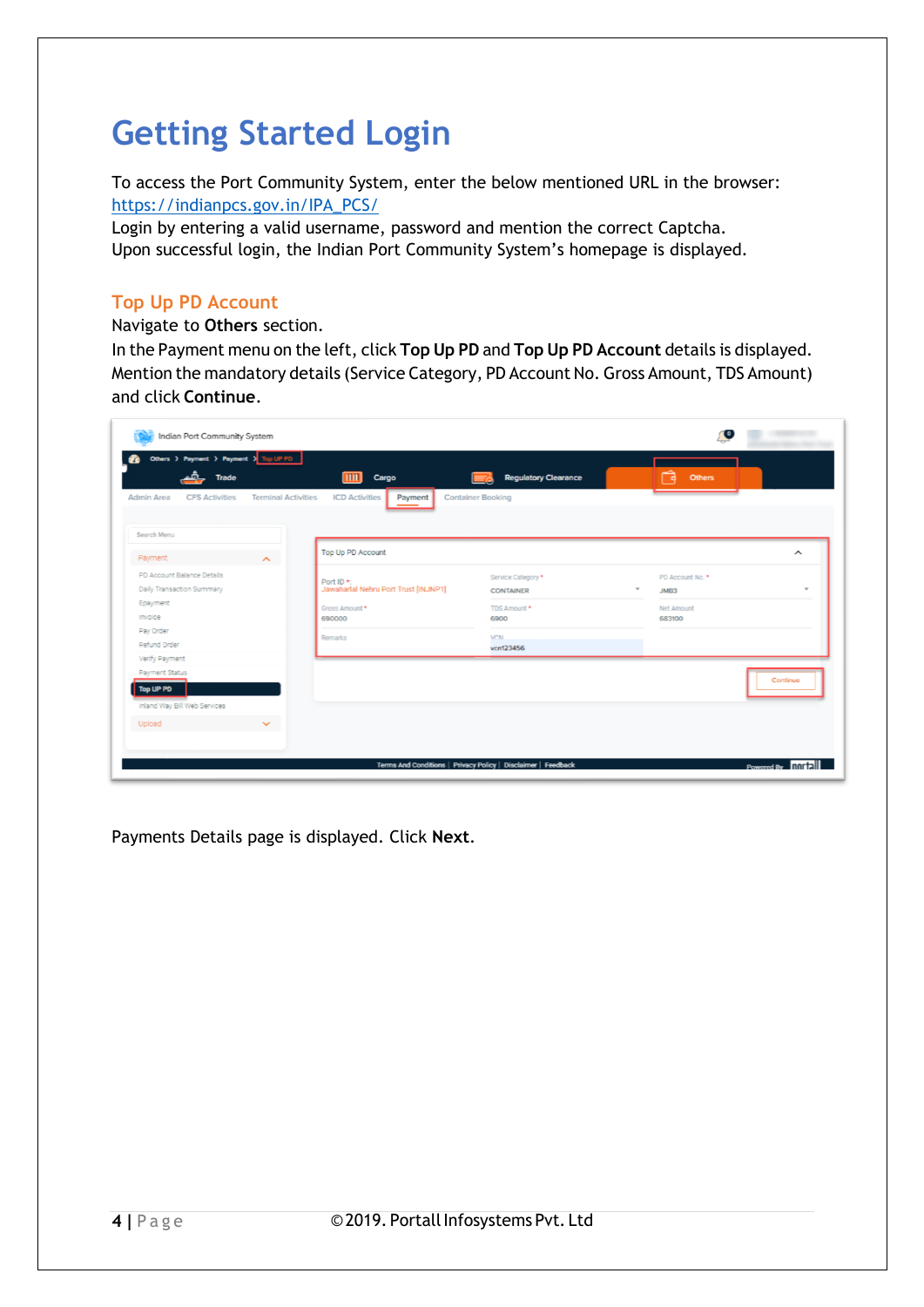| Trade                                                             | <b>THE</b><br>Cargo                                  | <b>Regulatory Clearance</b>          | <b>Others</b><br>$\bullet$ |
|-------------------------------------------------------------------|------------------------------------------------------|--------------------------------------|----------------------------|
| <b>CFS Activities</b><br><b>Terminal Activities</b><br>Admin Area | <b>ICD Activities</b><br>Payment                     | Container Booking                    |                            |
| Search Menu                                                       | Provide Below Details, Fields Marked * Are Mandatory |                                      |                            |
| Payment<br>$\sim$                                                 | Note: Please Notice The Bill Number                  |                                      |                            |
| PD Account Balance Details                                        |                                                      |                                      |                            |
| Daily Transaction Summary                                         | <b>Bill Number</b>                                   | 2019072549822638                     |                            |
| Epayment                                                          | Port ID                                              | Jawaharlal Nehru Port Trust [INJNP1] |                            |
| Invoice                                                           |                                                      |                                      |                            |
| Pay Order                                                         | Service Category                                     | C                                    |                            |
| Refund Order                                                      | PD Account                                           | JMB3                                 |                            |
| Verify Payment<br><b>Payment Status</b>                           |                                                      |                                      |                            |
| Top UP PD                                                         | Gross Amount                                         | 690000                               |                            |
|                                                                   | <b>TDS Amount</b>                                    | 6900                                 |                            |
| Inland Way Bill Web Services                                      | <b>Total Payable</b>                                 | 683100                               |                            |
| <b>Upload</b><br>v                                                |                                                      |                                      |                            |
|                                                                   | Remarks                                              |                                      |                            |
|                                                                   | VCN                                                  | Vcn123456                            |                            |
|                                                                   |                                                      |                                      |                            |
|                                                                   |                                                      |                                      |                            |
|                                                                   |                                                      |                                      | Next                       |
|                                                                   |                                                      |                                      |                            |
|                                                                   |                                                      |                                      |                            |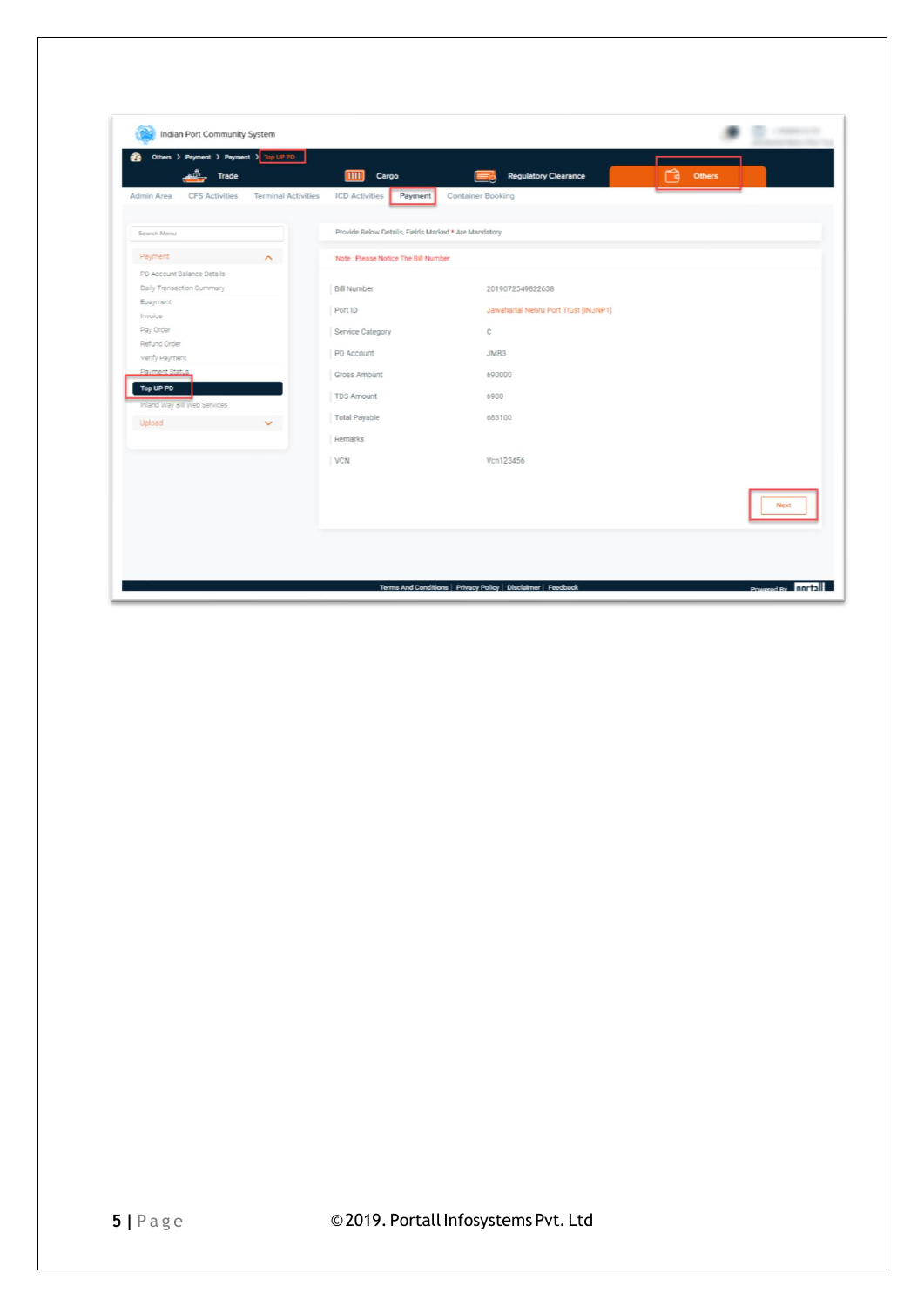Select the Payment Gateway **Razorpay**.

| <b>Payment Details</b>                               |                   |                                     |  |
|------------------------------------------------------|-------------------|-------------------------------------|--|
| Provide Below Details, Fields Marked * Are Mandatory |                   |                                     |  |
| Select Bank                                          |                   | <b>Payment Confirmation Details</b> |  |
| <b>O</b> Bank Of Baroda<br>AXIS Bank                 | MerchantID*       |                                     |  |
| <b>B</b> ICICI (ICICI Bank)<br>HDFC (HDFC Bank)      | Billing Date *    | 25/07/2019 15:23:24                 |  |
| (iii) IDBI (Industrial Development Bank Of India)    | Bill No.          | 2019072549822638                    |  |
| <b>Select Payment Gateway</b>                        | Service Category  | $\mathsf{C}$                        |  |
| Razorpay(Testing Purpose)                            | Total Amount (Rs) | 690000                              |  |
|                                                      | TDS Amount (Rs)   | 6900                                |  |
|                                                      | Net Amount (Rs)   | 683100                              |  |
|                                                      |                   |                                     |  |
|                                                      |                   |                                     |  |

Upon selection of **Razorpay**, **Merchant ID** is auto-populated as per the port. Click **Confirm and** a pop-up message for TDS amount confirmation is displayed *"Are you sure? You want to continue with this TDS amount?*

Click **Ok**. Payment Gateway Check out Page is displayed.

Click Show **Bank Account Details** button.

Auto Virtual Account Number(VAN) is generated from the Payment Gateway.

#### Click **Copy Details.**

Customer needs to login to their bank where they have opened the account, make payment from NEFT/ RTGS/IMPS using the **VAN** and **IFSC** provided.

The newly payment made will reflect in the Payment Details List of the Payment Status Section. (Refer the Bill Number)

Port shall also get update by checking the transaction details on "**Payment Status**".

Upon successful transaction from **Razorpay** and details shared for the transactions, PCS 1x Application will generate the PAYSTS file for the respective Port.

IPA PCS has started Netbanking, and Card payments through Razorpay.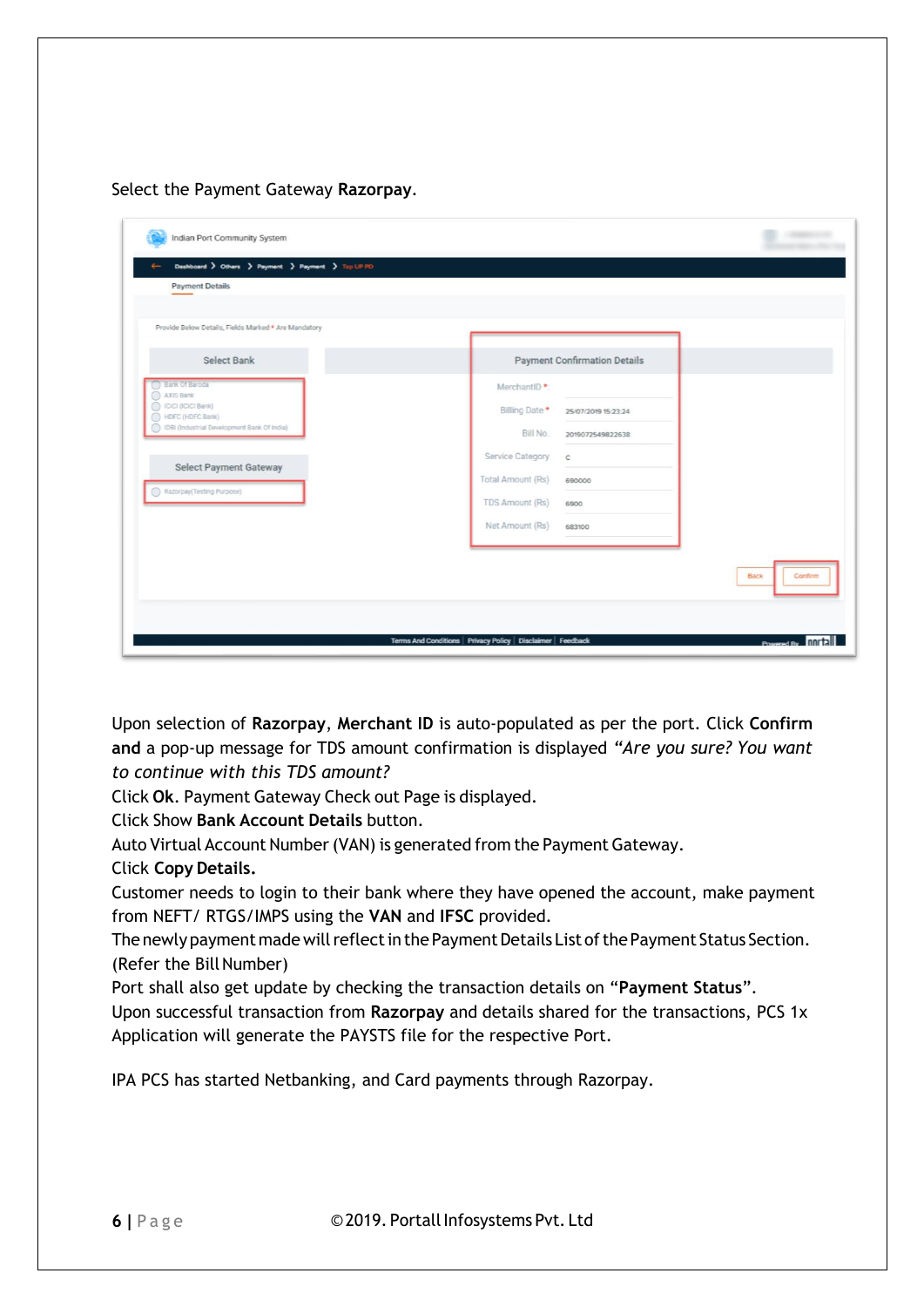| <b>Select Bank</b>                                                                                                                          |                                                                                                                               | <b>Payment Confirmation Details</b> |                             |                        |
|---------------------------------------------------------------------------------------------------------------------------------------------|-------------------------------------------------------------------------------------------------------------------------------|-------------------------------------|-----------------------------|------------------------|
| <b>Bank Of Baroda</b><br>্চি<br><b>AXIS Bank</b><br><b>ICICI (ICICI Bank)</b><br>HDFC (HDFC Bank)<br><b>IDBI</b> (Industrial Development Ba | NEFT/RTGS<br><b>Net Banking</b>                                                                                               |                                     |                             | X                      |
|                                                                                                                                             | What Is Net Banking?                                                                                                          |                                     | Net Banking Convenience Fee |                        |
| <b>Select Payment Ga</b>                                                                                                                    | Banking, Also Known As Internet Banking, Is An Electronic<br>Payment System That Enables Customers Of A Bank Or               | <b>HDFC BANK -</b>                  | RS. 12/-                    |                        |
| Razorpay(Testing Purpose)                                                                                                                   | Other Financial Institution To Conduct A Range Of Financial                                                                   | ICICI, AXIS & KOTAK BANK -          | RS. 7/-                     |                        |
|                                                                                                                                             | Transactions Through The Financial Institution's Website Or<br>App.<br>Transaction Limit: Transaction From INR 1 To INR 10cr. | SBI & OTHERS -                      | RS. 8/-                     |                        |
|                                                                                                                                             | Net Banking Timing: 24 Hours                                                                                                  |                                     |                             |                        |
|                                                                                                                                             |                                                                                                                               | OK                                  |                             | <b>Back</b><br>Confirm |

| Jawaharlal Nehru Port Trust<br>INJNP1                                                                                                                                                                                                                                                                                                                |                                                                                                                                                                                                                                                                                                                          |  |
|------------------------------------------------------------------------------------------------------------------------------------------------------------------------------------------------------------------------------------------------------------------------------------------------------------------------------------------------------|--------------------------------------------------------------------------------------------------------------------------------------------------------------------------------------------------------------------------------------------------------------------------------------------------------------------------|--|
| Select a payment method<br>Credit/Debit Card<br>$\equiv$<br>Visa, Mastercard, Maestro, Rupay<br>Netbanking<br>$\rightarrow$<br><b>THE</b> Pay with Internet Banking Account<br>Wallet<br>C<br>Pay using a Wallet (Coming Soon)<br>UPI<br><b>UPP</b><br>Pay using BHIM, Tez and other UPI apps<br>NEFT / RTGS / IMPS<br>Pay via Bank account transfer | Amount payable is<br>₹11.00<br><b>COLLEGE</b><br>Pay using Netbanking<br>Choose a bank<br>State Bank of India<br>$\begin{bmatrix} 1 \\ 2 \end{bmatrix}$ HDFC Bank<br>CICI Bank<br>Axis Bank<br>Kotak Mahindra Bank<br>Other Banks<br>Select Bank<br>$\blacktriangledown$<br><b>PAY NOW</b><br>Powered by <b>Razorpay</b> |  |
| <b>VISA With Company</b>                                                                                                                                                                                                                                                                                                                             |                                                                                                                                                                                                                                                                                                                          |  |